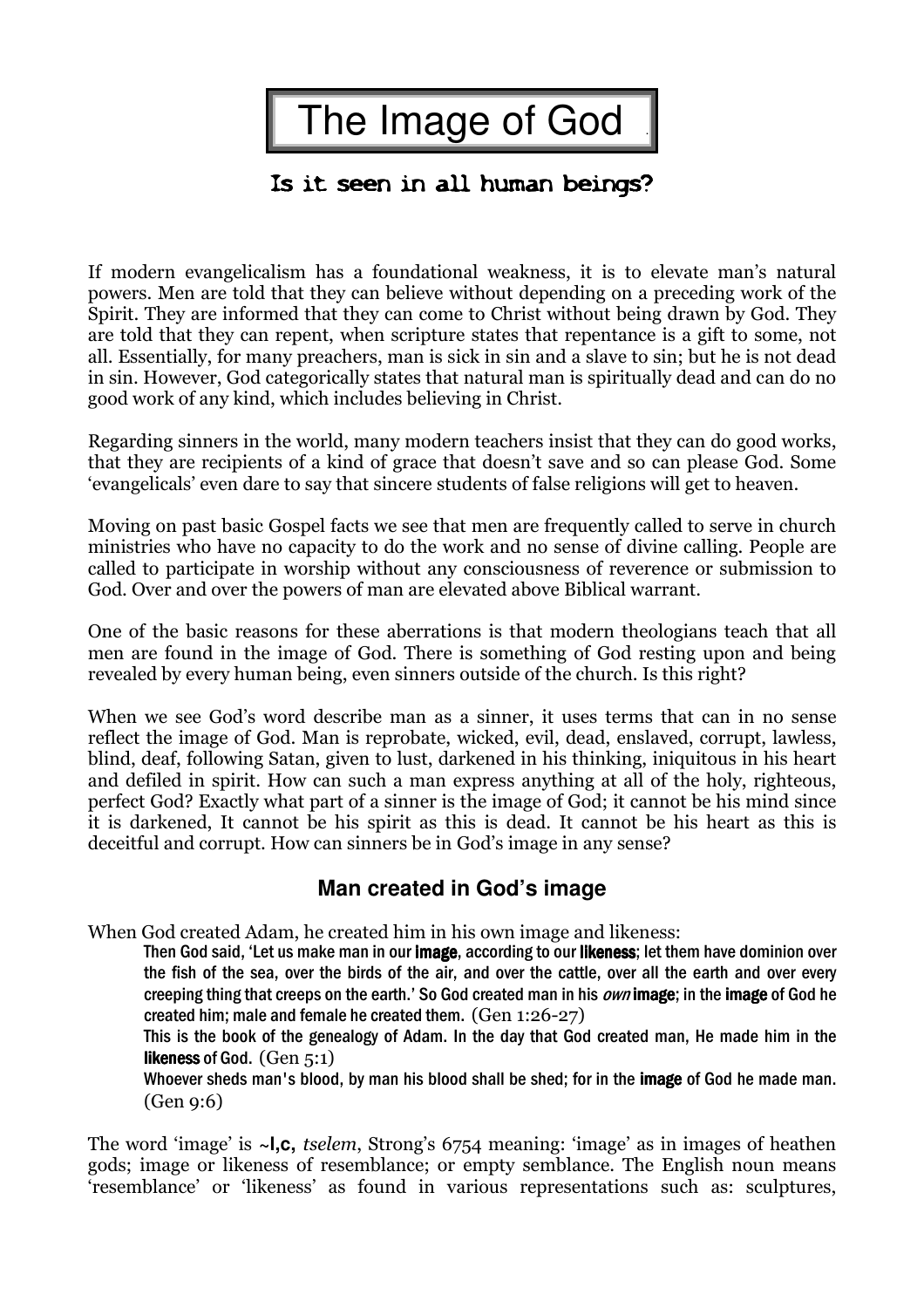paintings, effigies, and so on. The word 'likeness' is the Hebrew **tWmD>** d@muwth, Strong's 1823 meaning: 'likeness', 'similitude'.

So the basic meaning of both words is 'resemblance to', or 'likeness of', and the Hebrew words are used interchangeably so do not refer to different things. This doesn't really help us to understand what this image consisted of and theologians have wrestled with this concept for hundreds of years.

The usual answer is to affirm that the image consists in the rationality of man's thinking that raised him above the animal kingdom; or perhaps his desire to worship, or perhaps his appreciation of beauty and ethics, or even all of these. In this sense all men must retain the image of God since they are rational creatures with a perception of (even if flawed) ethics, worship and beauty. But is this good enough?

#### **Likeness and image in history**

The early church fathers and medieval theologians made much of a wrong distinction between these two words, using various human characteristics. For instance:

| Image                       | Likeness                                       |
|-----------------------------|------------------------------------------------|
| What man is by nature       | Characteristics that may be cultivated or lost |
| Freedom and intellectuality | The original righteousness man possessed       |
| Rational faculties          | Moral faculties                                |
| The body                    | The soul                                       |

The Reformers rejected this distinction, seeing image as the original righteousness of Adam. Luther did not see any of man's natural characteristics as being part of this image, such as rationality, and the image was lost at the Fall. Reformed theology constructs a wider and narrow sense of the image, which raises man above animal life. The wider sense, though marred, includes natural endowments (rationality, morality, immortality of the soul<sup>1</sup>) which remain; and the narrower sense consists of spiritual qualities (true knowledge, righteousness and holiness - Adam's original state) which were completely lost by sin.

However, Reformed standards do not support this wider and narrower sense, though it is commonly taught in doctrinal works and in seminaries. The Three Forms of Unity limit the image to man's original integrity - true knowledge of God, righteousness and holiness.<sup>2</sup>

| Luther           | The image is man's original integrity: true knowledge of God, righteousness & holiness. This is now lost.                   |
|------------------|-----------------------------------------------------------------------------------------------------------------------------|
| Calvin           | Uses the term 'nearly deleted', but still says, 'in the ruins there is nothing left than that which is confused, mutilated, |
|                  | and infected with filth'. He never says that man's body and rational soul belongs to the image of God.                      |
| <b>Reformed</b>  | As Luther. Note: Luther, Reformed Standards and Calvin essentially agreed. Later Reformed theologians opened                |
| <b>Standards</b> | up the sense of the image.                                                                                                  |
| <b>Reformed</b>  | Wider sense of image: rationality, morality, immortality i.e. what distinguishes man from animals; this remains.            |
| <b>Theology</b>  | Narrower sense: true knowledge of God, righteousness & holiness, i.e. man's original righteousness - now lost. See          |
|                  | next heading for details. There have always been divergent views, however, on this matter.                                  |

 $\overline{a}$ 1 This concept, as normally stated, is unbiblical. Immortality means more than unending existence and is only applicable to saints in Christ who have eternal, incorruptible life. The wicked are mortal and do not have uncorrupted life; while God can destroy both body and soul in hell (Matt 10:28). Only Christ brings immortality to light. (2 Tim 1:10). The wicked after judgment will have unending existence, but in ceaseless condemnation; this is not immortality.

<sup>2</sup> See the Three Forms: Heidelberg Catechism, Lord's Day 3; Belgic Confession, Article 14; Canons of Dort, III, IV, I. Calvin taught that the image was corrupted and in ruins. Neither did he teach that man's rationality or his body was part of the image, despite this being claimed in certain Systematic Theologies, such as L Berkhof. See H Hoeksema, Reformed Dogmatics, p206-207.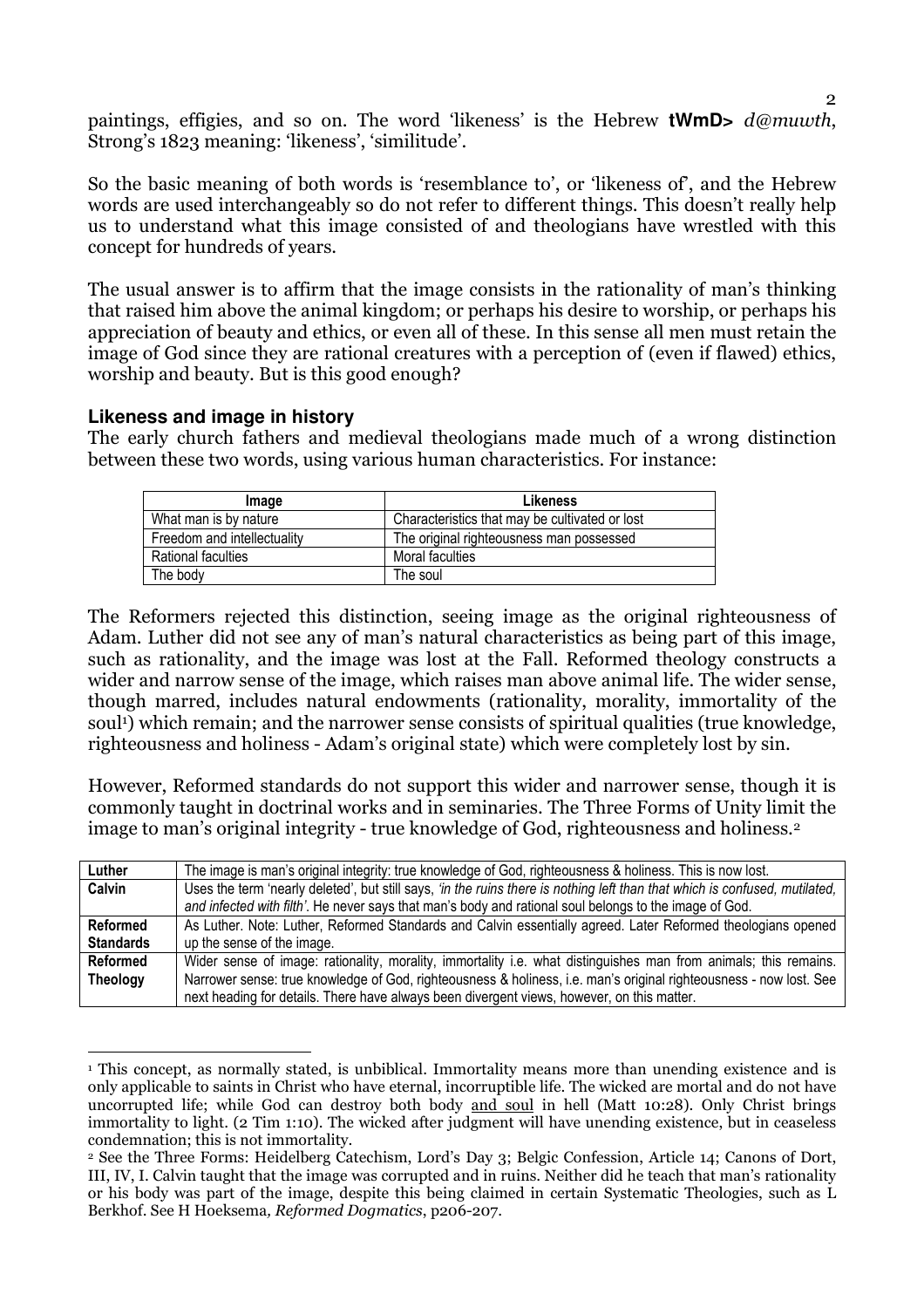#### **What was the image according to current Reformed theology?**

- 1. ORIGINAL RIGHTEOUSNESS: everyone agrees that the righteousness possessed by Adam was a part of the image of God. Adam was pronounced, 'very good' (Gen 1:31) and upright (Eccles 7:29). Everyone also agrees that this was lost at the Fall when Adam sinned. This original righteousness consisted in true knowledge of God (an innate, positive revelation of God's mind in true fellowship), righteousness (a total harmony with God's will in thought, word and deed) and holiness (a consecration to love God with all his being and innate purity of nature). These three things constitute men restored to the image in Christ (Col 3:10, Eph 4:24). Adam wasn't just innocent or morally neutral, he was holy. Some call this the 'moral image'.3 Adam was God's prophet to know God and represent him truly, his priest on Earth to consecrate himself to God and minister to God, and his king on Earth to have dominion over God's works.
- 2. MAN'S NATURAL CONSTITUTION: intellectuality, emotions, will; i.e. the constituents of the soul of man. However, these are characteristics of man as man, not man as the image of God. When God breathed the breath of lives into the dust, man 'became' a living soul (Gen 2:7). The soul as the executor of life is a necessary feature of man to exist and carry the image, but it isn't the image itself. Man's rational and moral nature makes man, man. All agree that this part of man is ruined by sin. So even if it were a part of the original image, it is not a reflection of God now.
- 3. SPIRITUALITY: God is a spirit. Man, in possession of a living spirit, having communion with God as spirit, is a reflection of God. It was the breathing into man of life that man was created and bore the image. This was God's life, spiritual life that empowered man and automatically resulted in the creation of a soul. When Adam sinned he died. But it is clear that what made Adam a man, his soul (emotion, intellect and will) did not die, so what died? Adam's spiritual life died. Adam's ability to commune with God in spirit ceased to function. All agree that this spiritual function was lost at the Fall, so natural man cannot bear the image of God in this sense.
- 4. IMMORTALITY: God is eternal and has immortality as an essential attribute of his person; while man was created to be immortal, in God's image. If Adam had not sinned he would be alive today as there would have been no seed of death in him. However, sin results in death and Adam ceased to hold immortality. Eventually, Adam died physically.
- 5. DOMINION: some believe that man's dominion over the animal kingdom is a feature of the image, but this is disputed.
- 6. THE BODY: many also teach that man's body, as a suitable receptacle for rationality and righteousness, is a part of the image. But this is more to do with image bearing than the image itself.

### **Note**

- All these aspects have been either lost or badly damaged by sin.
- If the image was something absolutely essential to man's nature, when it was lost at the Fall it would have destroyed man as a being. Since the image is said to be lost, it cannot consist of man's rationality and will.
- The qualities of the image must be that which distinguishes man both from animals and also angels.
- The image is: spirituality (now dead in man), original righteousness (man is lost in sin) and immortality (man is now mortal and dies - see footnote 1). The image is lost, man actually lives in the image of Adam as fallen, which is the image of Satan.

 $\overline{a}$ <sup>3</sup> Adam was not perfected in holiness. He was like a child, perfect in parts but not yet perfect in degree. He had higher degrees of righteousness to attain on obedience.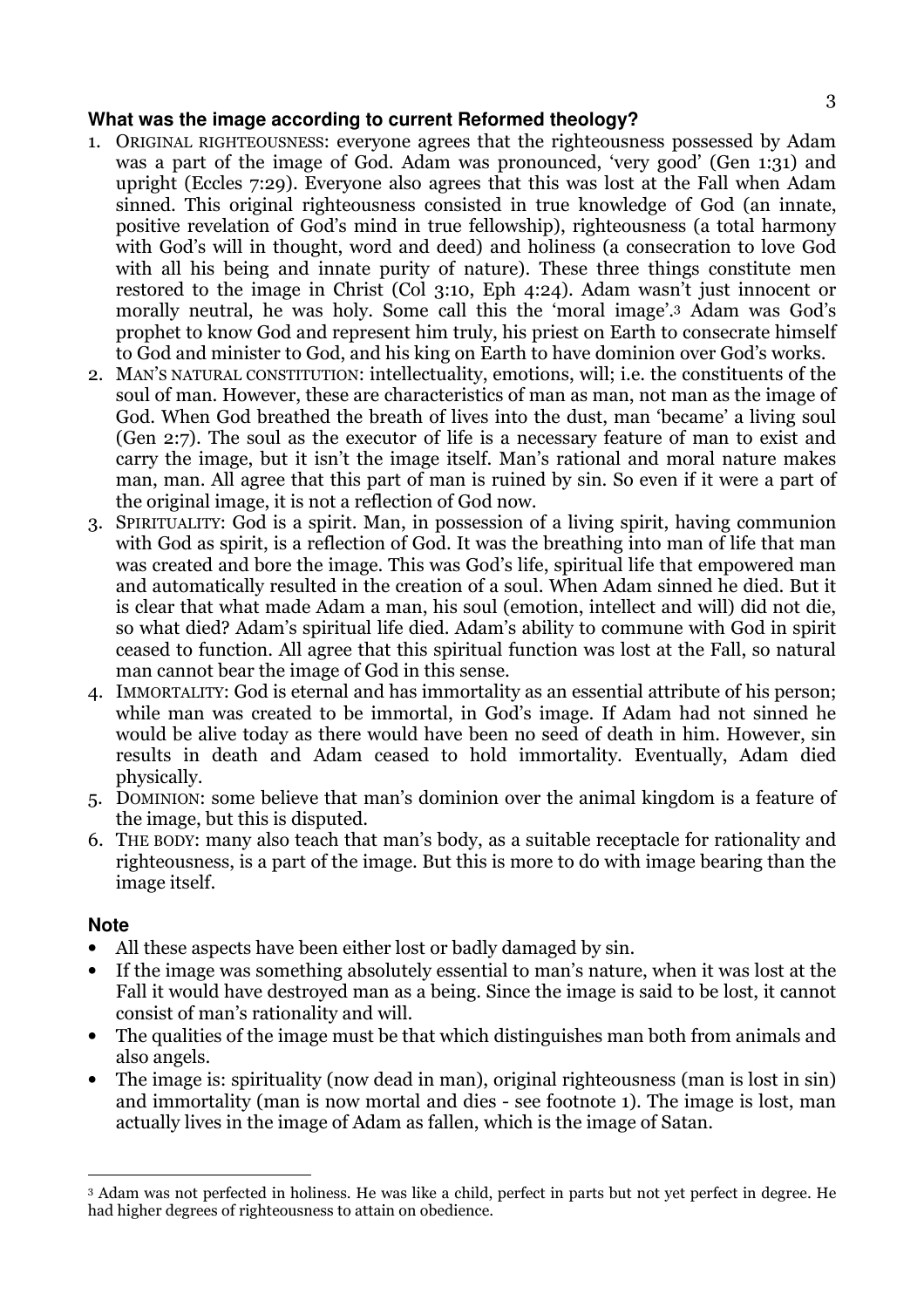- It is more true to say that man is an image bearer; he is so constituted as to be able to bear God's image (having rationality and an ethical sense), but does not.
- The idea that there are remnants of the image of God in sinners leads directly to a watered down notion of Total Depravity, and thence to false Gospel statements. This matter is serious in its implications.

### **Men now are in the likeness of Adam, and hence, Satan**

Adam lived one hundred and thirty years, and begot a son in his own likeness, after his image, and named him Seth. (Gen 5:3)

#### And as we have borne the image of the man of dust, we shall also bear the image of the heavenly Man. (1 Cor 15:49)

How could this be clearer? It needs little comment. Man is no longer in God's image but is the image of his father, Adam. What Adam was man now is - and this is a rebellious sinner, lost in iniquity, mortal, following Satan and requiring a saviour.

Scripture is absolutely full of statements about what man is; for instance:

- Then the LORD saw that the wickedness of man was great in the earth, and *that* every intent of the thoughts of his heart *was* only evil continually.  $(Gen 6:5)$
- Cursed *is* the man who trusts in man and makes flesh his strength, whose heart departs from the LORD. ... The heart is deceitful above all *things*, and desperately wicked; who can know it? I, the LORD, search the heart, *I* test the mind, even to give every man according to his ways.  $(Jer 17:5, 9, 10)$
- They have all turned aside. They have together become corrupt; *There is* none who does good, no, not one. (Ps 14:3, repeated in Ps 53 and Rm 3:12)
- I was brought forth in iniquity, and in sin my mother conceived me.  $(Ps 51:5)$
- Truly the hearts of the sons of men are full of evil; madness is in their hearts while they live, and after that they go to the dead. (Eccles  $9:3$ )
- For out of the heart proceed evil thoughts, murders, adulteries, fornications, thefts, false witness, blasphemies. These are the things which defile a man. (Matt 15:19-20)
- You are from beneath; I am from above. You are of this world; I am not of this world. (Jn 8:23)

Man's constitution by nature is thoroughly wicked; no part of him reflects righteousness or does good, nothing reflects God or could be said to be in the image of God. His is alienated from God, totally separate, alienated and enemies in your mind by wicked works (Col 1:21).

However, man is said to follow another spirit:

- [Man is] dead in trespasses and sins ... [walking] according to the course of this world, according to the prince of the power of the air, the spirit who now works in the sons of disobedience … in the lusts of … flesh, fulfilling the desires of the flesh and of the mind ...children of wrath.  $(Eph 2:1-3)$
- The whole world lies *under the sway of* the wicked one.  $(1 \text{ Jn } 5:19)$
- You are of *your* father the devil.  $($ Jn  $8:44)$
- The ruler of this world is coming, and he has nothing in me.  $(Jn 14:30)$
- He who sins is of the devil.  $(1 \text{ Jn } 3:8)$
- Every spirit that does not confess that Jesus Christ has come in the flesh is not of God. And this is the *spirit* of the Antichrist.  $(1 \text{ Jn } 4:3)$
- In this the children of God and the children of the devil are manifest: whoever does not practice righteousness is not of God, nor is he who does not love his brother.  $(1 \text{ Jn } 3:10)$

Clearly, natural man walks according to Satan's direction, is a child of wrath, a son of disobedience, is under Satan's sway since Satan is his father. How could it be possible to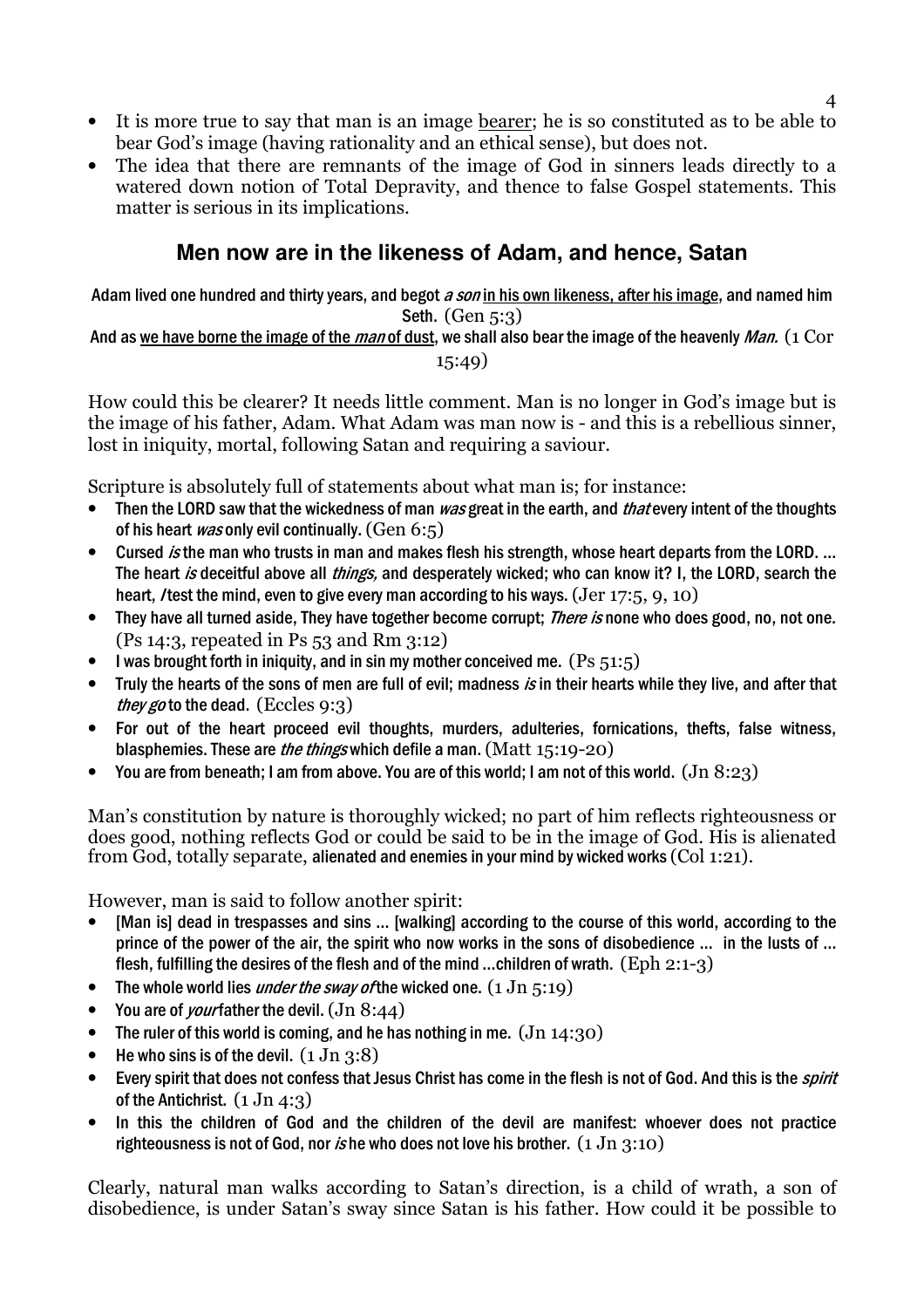teach that just because a man has rational powers that are merely a vehicle for something spiritual, he is in God's image, when all men are a vehicle for the devil?

When Adam sinned he fell from the reign of grace, he was separated from God and lost all connection with divine things. On that day he died spiritually and became mortal. Instead, he submitted to Satan and became a vehicle for wickedness and iniquity. Consequently, all man are in Adam's image and that image is submitted to the devil, not God.

Nowhere does the Bible teach that natural man is still in God's image. Only in 1 Cor 11:7 do we see this term in the NT spoken in general terms to man as a representative of God. However, Paul is here talking to Christians and even so it is in the context of creation.

For a man indeed ought not to cover *his* head, since he is the image and glory of God; but woman is the glory of man.

This is not speaking of all men, but to the testimony of believers. In the church, since Christian men are in God's image, their testimony must be spiritual and righteous, thus they should not cover their head. Just because Paul uses the phrase 'a man' it does not mean that he is applying what he says to sinners, it is simply the way he communicates his argument about men and women in church. Paul would never teach that the wicked reprobate are the image and glory of God, this is preposterous.

### **Christ is the true image**

[God] has in these last days spoken to us by *his* Son, whom he has appointed heir of all things, through whom also he made the worlds; who being the brightness of *his* glory and the **express image** of his person, and upholding all things by the word of His power, when he had by himself purged our sins, sat down at the right hand of the Majesty on high. (Heb 1:2-3)

There is only one man who is the likeness of God, and that is the Son of God. No other man is in God's image by nature. This is the point of salvation. Adam was made in God's image and lost it through sin. There was then a void - there was no proper divine testimony in man as God's image.4 The Lord Jesus came into the world to restore the image, to bring a spiritual testimony. He was the exact representation of the Father as a seal makes an identical image on paper.

Jesus then brings many sons to glory who share this image by virtue of spiritual union. Christians are in Christ and have ceased to be human; they are new creatures. As such the image is now seen in all believers.

### **Christians are new creatures**

If anyone is in Christ, he is a new creation; old things have passed away; behold, all things have become new. (2 Cor 5:17)

This is a crucial verse. The old life has passed away. All that we were in Adam is now dead and at the Second Coming even the physical body we inherited from Adam will be replaced. Everything is new - mark this, all is new. We now have the image and this is a new thing. Man did not previously have the image, but now under the New Covenant the image is restored to man is newness.

 $\overline{a}$ <sup>4</sup> OT saints were a testimony to God but restricted in the realm of types, shadows and symbols. The reality of what they testified to came with Christ (Heb 8:5-6, 9:24, 10:1). They did not have the fulness of the Spirit's ministry indwelling as we do under the New Covenant (Jn 7:39, 14:16, 17, 26).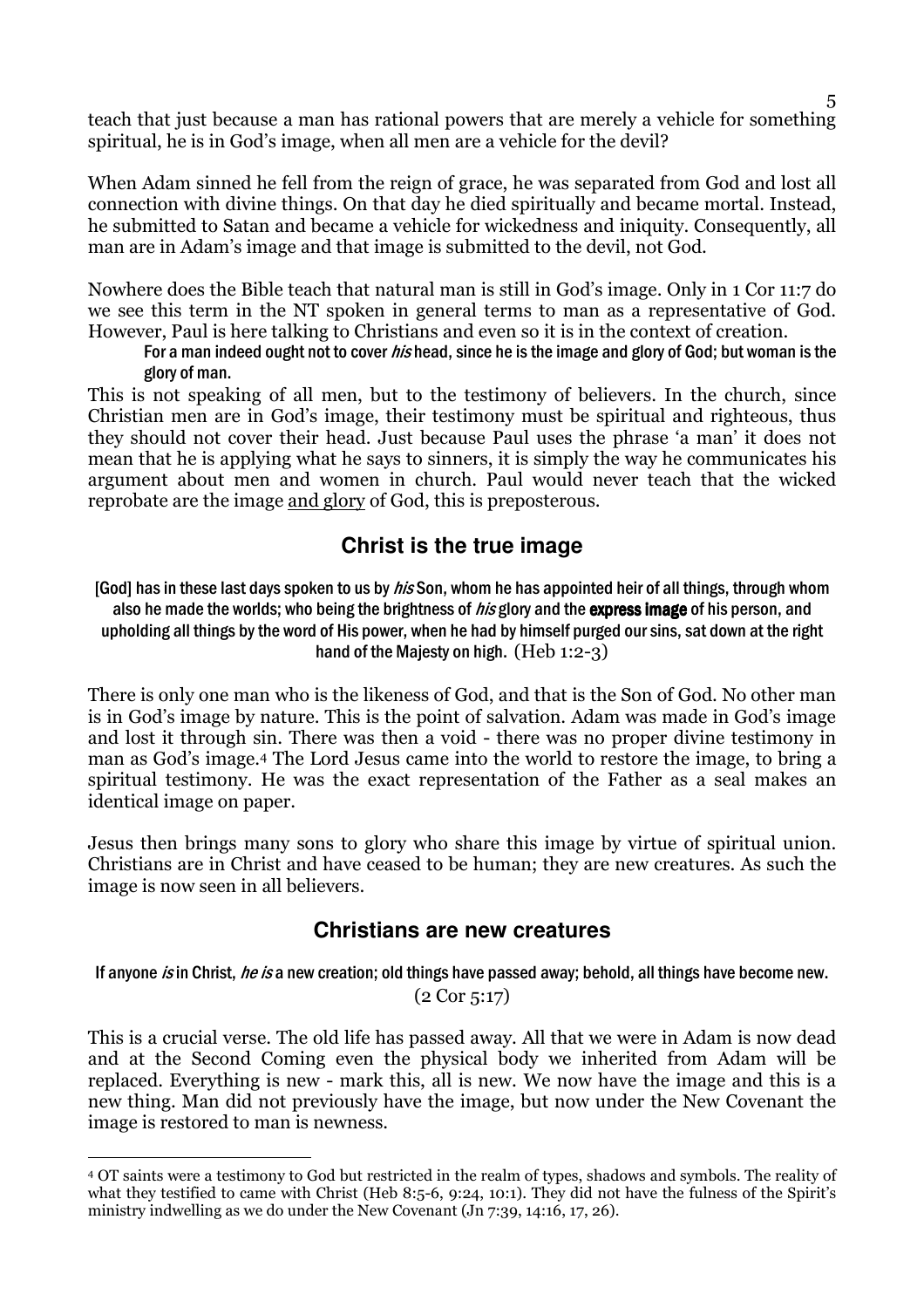This newness is a new creation, a new order of mankind that is a true repository of God's image. Because their life is hidden with Christ in God, believers are image bearers, they are the true likeness of God. They have a spiritual life, they are righteous in Christ, they have immortal, eternal life, they are a holy people, they love God and are loved by God, they are renewed in the spirit of their minds - they have the true image.

Be renewed in the spirit of your mind, and that you put on the new man which was created according to God, in true righteousness and holiness (Eph 4:23-4)

You have put off the old man with his deeds, and have put on the new *man* who is renewed in knowledge according to the image of Him who created him. (Col 3:9-10)

We are 'according to the image', 'according to God' - the Greek word means 'down from'. We are the resemblance of God, the likeness of God. Our mind is now renewed, it doesn't think like Adam, it thinks like Christ since we have his mind (1 Cor 2:16). Natural man's rationality cannot be in God's image since he thinks like Satan; only believers can think like Christ and thus represent God.

Not only that, but we were predestined to be conformed to God's image:

For whom He foreknew, He also predestined to be conformed to the image of His Son, that He might be the firstborn among many brethren. (Rm 8:29)

People who are not predestined to be in Christ are not in God's image.

This image bearing will continue in heaven in fulness

as we have borne the image of the man of dust, we shall also bear the image of the heavenly Man  $(1)$ Cor 15:49).

Here Paul draws a contrast between Adam and glorified man in Christ:

| Man in Adam                | <b>Man in Christ</b> |
|----------------------------|----------------------|
| Corrupt (v42, 53, 54)      | Uncorrupted          |
| Sown in dishonour (v43)    | Raised in glory      |
| Sown in weakness (v43)     | Raised in power      |
| Natural (v44)              | Spiritual            |
| Made of dust (v47, 48, 49) | Heavenly             |
| Flesh and blood (50)       | Spiritual            |

The difference could not be more extreme. Believers in Christ are in the image of God, men in Adam cannot be in the image in any sense.

# **Objections**

There is only one passage to consider:

With it [the tongue] we bless our God and Father, and with it we curse men, who have been made in the similitude of God. (Jam 3:9)

Does this not suggest that natural man is in God's image?

Firstly, no sane translation uses the word 'image' here (a few foolish ones do). Most use 'similitude' while a few use 'likeness'. The word in question is homoiosis which is not the usual Greek word for 'image (eikon) or 'likeness' but a weaker word that only appears here in the NT.5 The usual word is homoioma, as seen in Phil 2:7.6 James specifically used an

 $\overline{a}$ <sup>5</sup> **o`moi,wsij** homoiosis, Strong's 3669 meaning 'a making like'.